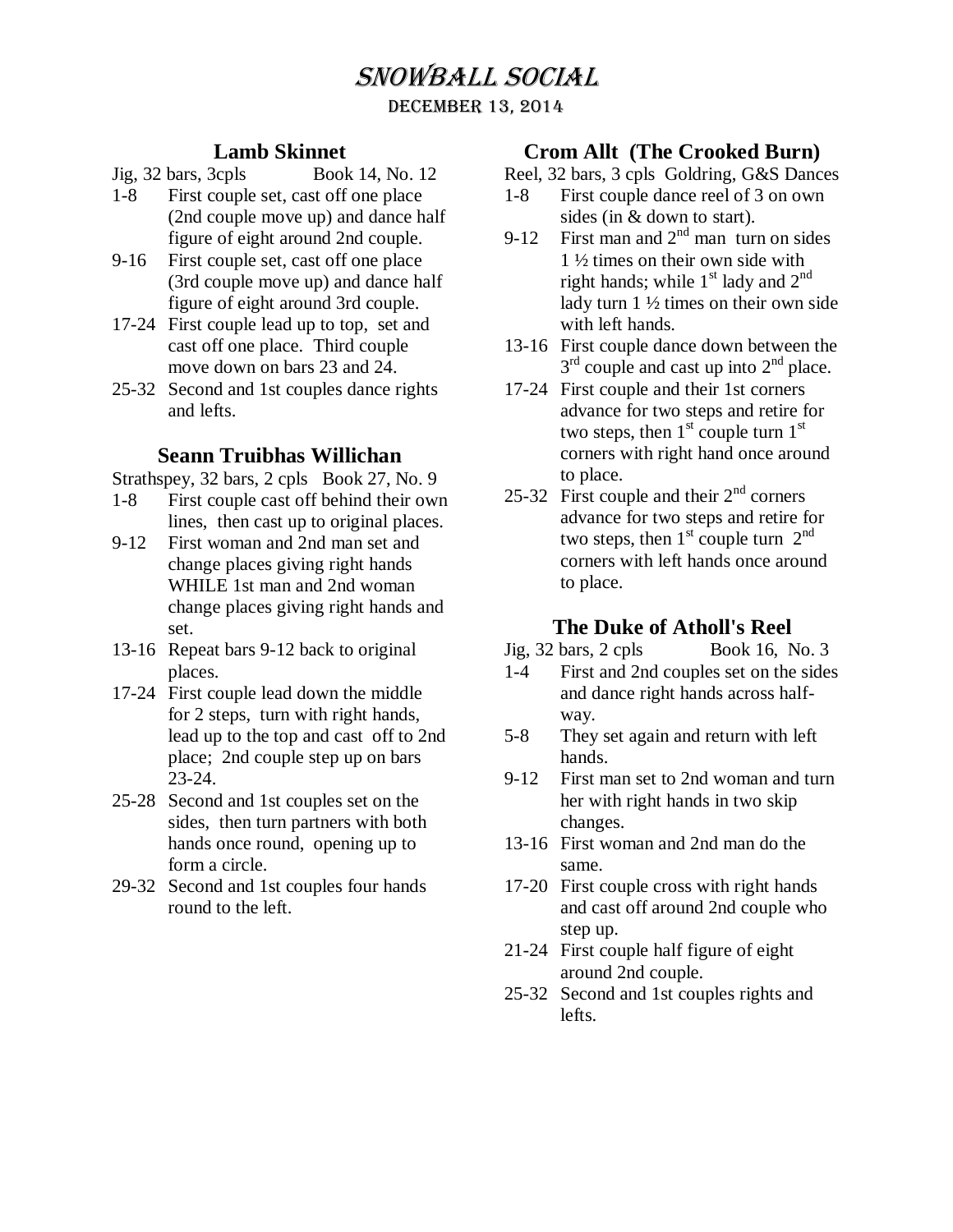# Snowball Social

#### DECEMBER 13, 2014

# **MacDonald of the Isles**

Strathspey, 32 bars Glendarroch, No. 8 3 cpls, Set dance

- 1-8 First man, 2nd couple and 3rd woman dance a reel of four, starting with 2nd couple passing left shoulders. At end, 2nd couple pass left shoulders.
- 9-16 First woman, 2nd couple and 3rd man, dance a reel of four.
- 17-20 First couple cross with right hands, then change places with 2nd couplewith left hands.
- 21-22 Second couple cross with right hands at the top WHILE 1st and 3rd couples change places with right hands on the sides.
- 23-24 Second and 3rd couples change places with left hands on the sides WHILE 1st couple crosses with left hands at the bottom.
- 25-28 Third and 2nd couple half rights and lefts.
- 29-32 Third couple dance out the ends, turn left and dance around that person, to end on their own side of the dance. (Man dances up, woman dances down to start.) First couple ends in 3rd place, others have moved up one place.

## **Lady Susan Stewart's Reel**

- Reel, 32 bars, 3 cpls Book 5, No. 9
- 1-8 First couple set, cast off two places, lead up to top, and cast one place to face first corners, 2nd couple stepping up.
- 9-16 Hello-goodbye setting, 1st couple end facing first corners.
- 17-24 Corner, partner, corner, partner; 1st couple end facing down the dance on own sides.
- 25-32 They dance down through 3rd couple, cast up one place, up through 2nd couple, and cast to 2nd place.

# *Break*

# **The Ferry Louper**

- Jig; 32 bars, 3 cpls Goldring, Graded  $\&$ Social No. 11
- 1-8 First, second and third couples dance clockwise (chase) round to places.
- 9-16 First and second couples dance right hands across and back with left hands. First couple finish facing out.
- 17-24 First couple cast off two places, dance up the middle and cast off one place- Second couple step up on bars 23 - 24.
- 25-28 Second, first and third couples advance and retire
- 29-32 Second, first and third couples turn partners with right hands once round.

# **Balmoral Strathspey**

Strathspey, 32 bars, Book 22, No. 3 4 cpls, Set dance

- 1-8 First couple with 2nd, and 3rd couple with 4th dance rights and lefts.
- 9-12 Same couples set at the sides and dance right hands across half way.
- 13-16 They set again at the sides and cross with right hands with partner.
- 17-24 Reels of four at the sides.
- 25-32 First, 4th and 3rd couples (the bottom three) allemande.